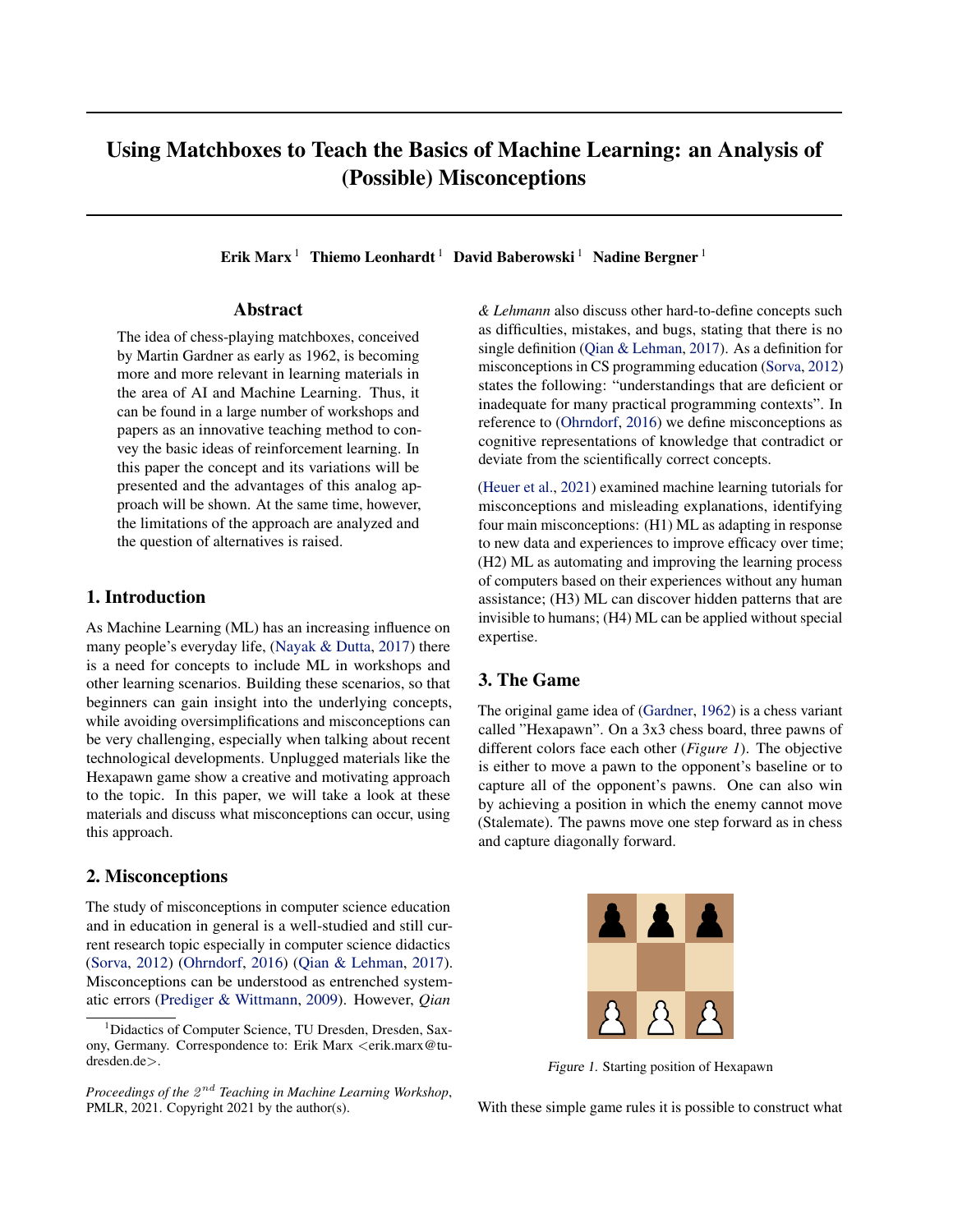*Gardner* described as a "learning machine" or "Hexapawn Educable Robot"  $(HER)^1$ . The human player controls the white pieces, the AI the black ones. For each position that black might face, there is a corresponding matchbox. It contains different colored beads, each of which is assigned to one particular move, that is possible in this position (*Figure 2*). White begins to play and makes the first move. When it is the AI's turn, the move is determined by picking a beat (and, subsequently, a move) randomly from the matchbox, that corresponds to the current state of the game. After that the human player makes the next move, changing the state of the game from which the next move of HER is derived.



Figure 2. Possible positions with corresponding moves. Note that the number of boxes can be reduced due to symmetry

The reason why Gardner's idea is often used when teaching machine learning is that HER can learn. Every time when HER loses a game, the last drawn bead is removed from the box to make the corresponding losing move unable to happen again, which then makes it increasingly unlikely that HER loses in the following games. After 10-15 games against a skilled player HER is nearly unbeatable when faced with optimal play [\(Gardner,](#page-4-0) [1962\)](#page-4-0).

## 4. Reception and Adaptions

Gardner's idea can be construed as CS Unplugged activity, even though it did not appear on the original website  $2$ . These focus on the problem-solving nature of computer science and are popular around the world. Unplugged material is characterized by the fact that computers are deliberately avoided and instead analog work materials and a playful approach are used to introduce the basic ideas of CS.[\(Nishida](#page-4-0) [et al.,](#page-4-0) [2009\)](#page-4-0)

Besides other versions [\(The Royal Institution,](#page-4-0) [2008\)](#page-4-0)

(Demšar & Demšar, [2015\)](#page-4-0), the "Sweet Learning Computer" created by *McOwan & Curzon* as part of the *cs4fn* project is the most known version of Hexapawn created as teaching material. The authors focus on the playful aspect of the idea, for example by replacing beads with sweets, which may then be eaten in the learning step. Within the material, the workings of the Matchbox computer are described, but not the basic ideas of ML [\(McOwan & Curzon\)](#page-4-0). Starting from this basic concept, several works can be found that convey individual aspects of ML or AI. [\(The Royal Institution,](#page-4-0) [2008\)](#page-4-0) for example, used Gardner's example in its Christmas lecture, explaining how the machine learns. Motivated by the example, it then gives an overview of how a real chess computer works. A deeper insight into ML is provided in the material of *Lindner & Seegerer* and *Opel et. al.*, where Hexapawn is used directly to convey two principles form the field of AI [\(Lindner & Seegerer,](#page-4-0) [2020\)](#page-4-0). The original concept is used to teach reinforced learning. Here the students should learn that computers learn by "reward" and "punishment", adapt their strategy accordingly and try to maximize their profit. For this purpose, the rules are slightly adapted by adding beads to winning moves. Second, Hexapawn is also used to explain expert systems and then compare the two methods.

[\(Opel et al.,](#page-4-0) [2019\)](#page-4-0) have created a larger set of materials<sup>3</sup> for an entire ML and AI module in which HER took the central role to explain and to reflect how ML works. The material was developed for students from the age of 12 and has been adapted accordingly. First and foremost, a role system and a game flow chart were created to make the learning process more understandable. In addition, questions were designed to reflect the insights gained from the game afterwards. Additionally background knowledge on ML, artificial neural networks and "deep learning" was provided to help teachers answer possible queries from students.

## 5. Limitations and Possible Misconceptions

In order to work out possible misconceptions, it is required to analyze how HER is structured. A fully trained HER formally consists of a handful of formal IF-THEN rules (if the game is in state a, then use move b). HER is therefore a symbolic AI, or more precisely a rule-based expert system [\(Stuart,](#page-4-0) [1992,](#page-4-0) p. 3). While these rule-based systems are very popular, they generally do not have the ability to expand their knowledge base through ML [\(Ogidan et al.,](#page-4-0) [2018\)](#page-4-0).

Thus, the attempt to represent aspects of ML by Hexapawn faces the fundamental problem that Gardner's model does not learn by common means of ML. The authors argue that

<sup>&</sup>lt;sup>1</sup>In the following Hexapawn and HER are used synonymously <sup>2</sup>[https://classic.csunplugged.org/](https://classic.csunplugged.org/activities/) [activities/](https://classic.csunplugged.org/activities/)

<sup>3</sup>[https://www.wissenschaftsjahr.de/2019/](https://www.wissenschaftsjahr.de/2019/fileadmin/user_upload/Wissenschaftsjahr_2019/Jugendaktion/WJ19_LA_Material_Buch_CPS_barrRZ.pdf)

[fileadmin/user\\_upload/Wissenschaftsjahr\\_](https://www.wissenschaftsjahr.de/2019/fileadmin/user_upload/Wissenschaftsjahr_2019/Jugendaktion/WJ19_LA_Material_Buch_CPS_barrRZ.pdf)

[<sup>2019/</sup>Jugendaktion/WJ19\\_LA\\_Material\\_Buch\\_](https://www.wissenschaftsjahr.de/2019/fileadmin/user_upload/Wissenschaftsjahr_2019/Jugendaktion/WJ19_LA_Material_Buch_CPS_barrRZ.pdf)

[CPS\\_barrRZ.pdf](https://www.wissenschaftsjahr.de/2019/fileadmin/user_upload/Wissenschaftsjahr_2019/Jugendaktion/WJ19_LA_Material_Buch_CPS_barrRZ.pdf) (german)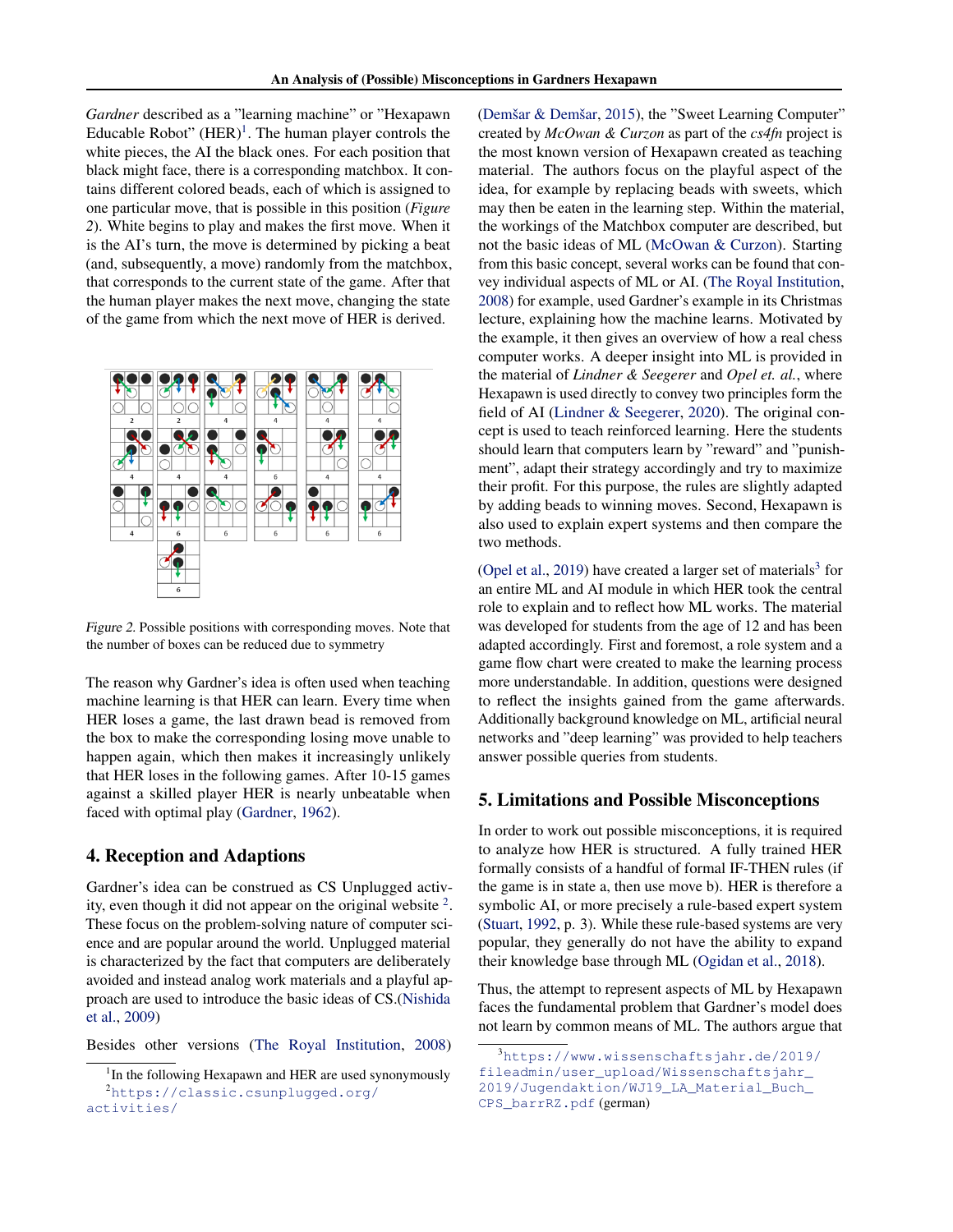this inconsistency can lead to the following misconceptions:

- M1) ML only produces results when the complete problem/data space is exhausted.
- M2) The way ML works is that undesirable behavior is trained out through negative examples.
- M3) The way ML works in rule-based expert systems is that wrong rules are sorted out through negative examples.
- M4) A decision tree is trained by training its nodes individually.

These misconceptions are divided into two areas. The first involves misconceptions about the field of ML and its understanding. The second one contains misconceptions about individual models used in ML.

#### 5.1. Misconceptions of ML

The following misconceptions arise from the structure and learning process of Gardner's model. Machine learning is the discipline of deriving actions or new insights from a (sufficiently large) collection of data. ML is used to derive an approximate solution that can be used to solve the problem for other unknown cases [\(Alpaydin,](#page-4-0) [2014,](#page-4-0) p. 1 ff.). The ML process roughly follows three steps. The first step is the *data input* step, in which data relevant to the problem is collected and processed. This data set is generally incomplete, as in practice the complete data space cannot be covered. This point is followed by step two, the *abstraction*. Here, the data is abstracted from its original form and passed to a model. The model is formed by appropriate procedures (e.g. training of the model) in such a way that it corresponds to the input data. In the last step the *generalization* takes place. The model should now be able to make decisions about an unknown data set (test data set). This is the reason why in general a predefined rule set is not sufficient. Instead, a heuristic approach is chosen, according to which the solution is approximated [\(Chandramouli & Dutt,](#page-4-0) [2018\)](#page-4-0). There are multiple ways to implement ML, the most common being supervised, unsupervised and reinforcement learning. Common models used in ML include artificial neural networks or decision trees [\(Alpaydin,](#page-4-0) [2014\)](#page-4-0).

#### 5.1.1. ML VIA BRUTE FORCE

Now let us look at how HER generates its rules. The rules to move a piece in a given position are "learned" by testing all possible states of the game and eliminating moves if the result is undesirable. However, this brute force approach contradicts the general approach of ML, in that information is derived from a finite data set to lead to generalized behavior. This brute force method is also why Hexapawn does not scale well to more complex scenarios (4x4 or 8x8 squares) when the amount of needed matchboxes becomes impracticable. HER thereby illustrates well, why we need ML for these kinds of problems, but represents it poorly itself. It can also contribute to the misconception H2 of [\(Heuer](#page-4-0) [et al.,](#page-4-0) [2021\)](#page-4-0). Thus, one of the central problems of ML, data preparation, is downplayed by portraying the process as the collection of all possible data.

#### 5.1.2. TRAINING WITH NEGATIVE EXAMPLES

The second misconception arises from the learning process and in particular the type of data HER receives. The learning process of removing beads characterizes both reinforced learning and ML deficient. In practice reinforced learning also relies on reinforcement of behavior. However, by removing beads in the original idea, only punishment is addressed (which is also less used in practice). While HER uses negative examples to remove unwanted behavior, in classical ML tasks behavior is trained using positive examples. Thus, while the learning procedure of HER is not categorically wrong, the student may get the wrong impression, which is that knowledge or behavior is built by removing undesirable behavior through negative examples rather than generalizing behaviour through example data in a ground-up process. A solution described by [\(Opel et al.,](#page-4-0) [2019\)](#page-4-0) and [\(Lindner & Seegerer,](#page-4-0) [2020\)](#page-4-0) is already possible in Gardner's model by adding beads for winning moves.

#### 5.2. Misconceptions of Models in ML

The second type of possible misconceptions arises from the context in which HER is used. As analyzed in the reception and adaptions section, HER is mostly used as a simple example of ML processes. Following on from this, specific models of ML are introduced. Since learners are mostly ML novices and the structure of HER is usually not analyzed in detail, there is a chance that students intuitively interpret Hexapawn as one of the specified models. However, due to the fact that Hexapawn does not adequately represent these, misconceptions about individual models of ML may be formed.

#### 5.2.1. ML IN EXPERT SYSTEMS

As already analyzed, HER is a rule-based expert system. These, however, are generally not based on methods that conform to the classical idea of ML (which is supposed to be transported with HER), because they lack the possibility to learn from input Data and to adapt their fact base [\(Ogidan et al.,](#page-4-0) [2018\)](#page-4-0). There are rarely approaches in which either a hybrid method is used to train a ML model and then post-process the result by an expert system [\(Villena-Roman´](#page-4-0) [et al.,](#page-4-0) [2011\)](#page-4-0), or the rule base is derived inductively from facts [\(Weiss & Indurkhya,](#page-4-0) [1995\)](#page-4-0). Not only are these approaches exceptions, but also is neither of them presented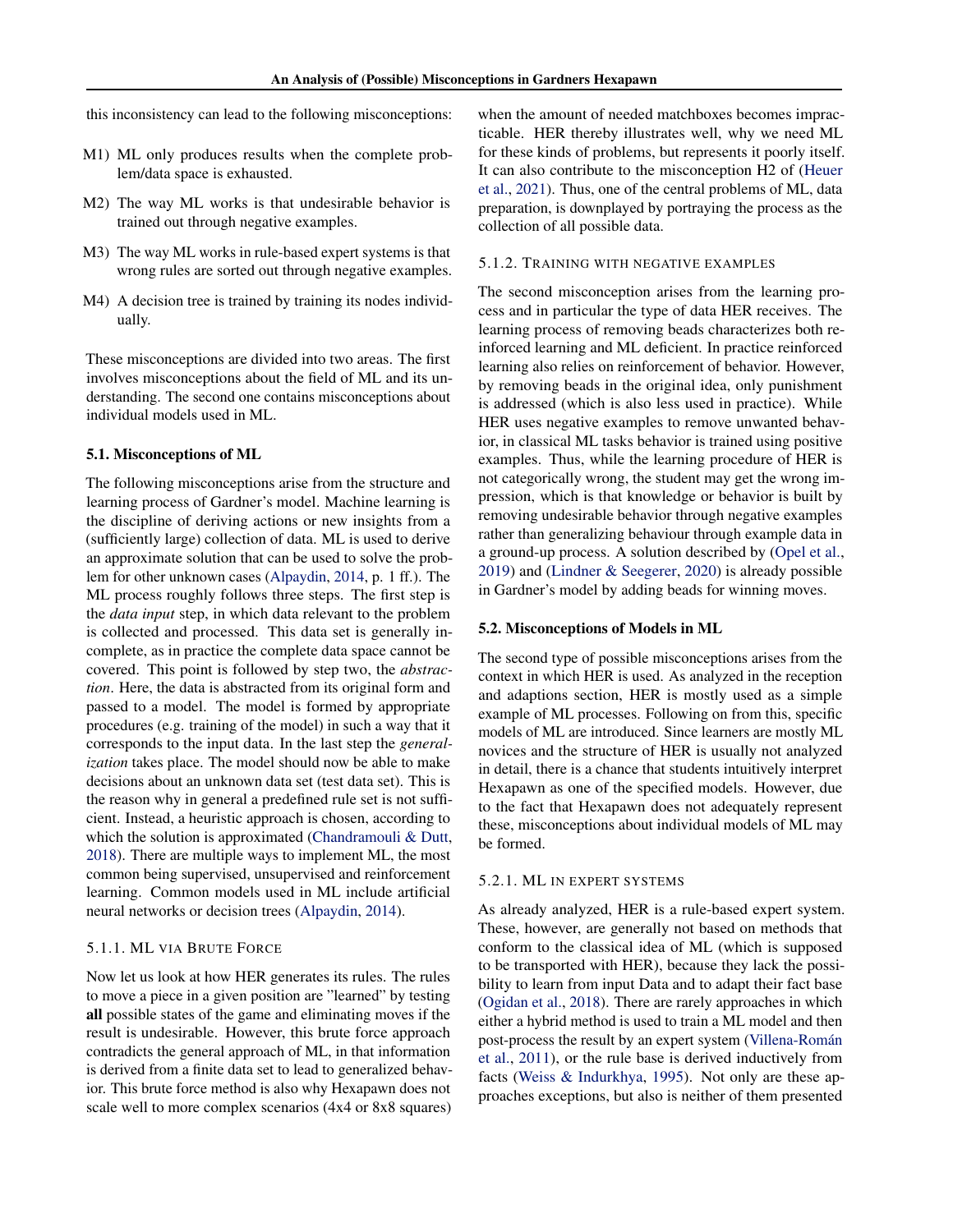by HER. Therefore, HER is suitable for the representation of a rule-based expert system, but not in combination with ML. In addition, the misconception (M3) may arise, that ML on rule based expert systems is the systematic removal of false facts by negative examples which builds on the general misconception (M2). [\(Lindner & Seegerer,](#page-4-0) [2020\)](#page-4-0) use Hexapawn elsewhere in their material as an example of an expert system. Here the use is justified and a good example with suitable didactic reduction.

#### 5.2.2. ML CHESS ENGINES AND DECISION TREES

The use of a "brute-force" method and the presentation of the game provide further opportunities for the formation of misconceptions. A classical chess engine generally consists of a heuristic function and a search tree optimization. While the search tree optimization is a classical optimization task, a ML approach can be used for the heuristics. The trained model receives the current position as input and outputs an evaluation of the position. Thus, the mode of operation is fundamentally different from HER and cannot be derived from it  $(M1)(M2)$ . This would at the same time reinforce the misconception (H4) formulated by *Heuer et al*, since the complexity of chess engine engineering is disregarded. It is true that the learning outcome of HER is critically dependent on the strength of the player. However, this does not sufficiently simulate the extent to which AI engineers are necessary for ML success, in that they are especially involved in modeling and data preparation rather than in the active learning process (H2). [\(The Royal Institution,](#page-4-0) [2008\)](#page-4-0) try to make the leap from HER to chess by addressing the game tree that results over several moves in a game of Hexapawn, referring to it as a decision tree. This is problematic in several ways. A decision tree is a common model in ML but is not to be confused with the game tree of a chess game. Furthermore, HER does not adequately represent either a game tree (the white moves are missing) or a decision tree nor does HER use a decision tree to evaluate a position. In fact, each position is considered independently of its successors. Therefore, HER is not suited to represent a decision tree, which in turn enables the formation of a misconception (M4) regarding decision trees. [\(Lindner &](#page-4-0) [Seegerer,](#page-4-0) [2020\)](#page-4-0) take a different approach by replacing the pawns with crocodiles and monkeys. This weakens the similarity to chess and tries to avoid listed misconceptions.

### 5.2.3. ML AND NEURAL NETWORKS

Lastly, it should be noted that in the investigated material artificial neural networks (ANN) are also often mentioned. At this point it is important to point out that HER is not a good model for these networks either, since none of its components are represented by the model. Nevertheless, especially inexperienced students (for whom the material is designed) can make a connection from HER to ANN, since, on the

one hand, ML is used almost synonymously with ANN in public media and. On the other hand, due to the structure of interconnected items (matchboxes) and the weighting of the game paths (beads), there is a possibility that students will make a connection to the neurons and weights of ANN. HER, thus, should explicitly be differentiated from ANN.

## 6. Conclusion

HER is very motivating especially for young students due to its simple rules, illustrative learning process and playful character. Therefore, it is a suitable tool to convey the idea of ML (in that a computer can learn and adapt its behavior through new information) or teaching the concept of reinforced learning. Nonetheless, based on the previous analysis students may develop misconceptions about the general working of ML or important models used in ML with Hexapawn. Further investigations are necessary to determine whether and to what extent the described misconceptions are developed when playing Hexapawn and which adaptions have to be made to the material to circumvent these.

Additionally with the aforementioned considerations in mind, the question must be raised whether individual aspects of ML can be better conveyed through other unplugged materials avoiding listed misconceptions, as there are already materials which clearly convey the basic concepts of ML without sacrificing formal accuracy. With the material "Train a Neuron" by *cs4fn*<sup>4</sup> , for example, a similar haptic feeling can be created with a game board and coins, but with the advantage that both the structure, functioning and learning procedures of a Neuron are taught. With the material of *Blum & Girschick* it is possible to teach (un)supervised learning with pen and paper only<sup>5</sup>. If one wants to focus on reinforcement learning, *Blum* developed a learning activity for this as well<sup>6</sup>. If, on the other hand, one does not want to forego the approach via a game, "Brain in a Bag", also by *cs4fn*<sup>7</sup> , is a another choice. With this material, the game Snap or, with slight adaptations, games such as Nods and Crosses can be addressed. This way it is also possible to simulate a classic game AI. Finally, it should be pointed out that HER is also suitable for teaching a classical AI method: the rule-based expert system (as described by [\(Lindner &](#page-4-0) [Seegerer,](#page-4-0) [2020\)](#page-4-0)).

<sup>4</sup>[https://cs4fndownloads.wordpress.com/](https://cs4fndownloads.wordpress.com/train-a-neuron/) [train-a-neuron/](https://cs4fndownloads.wordpress.com/train-a-neuron/)

<sup>5</sup>[https://explore.iteratec.com/blog/](https://explore.iteratec.com/blog/machine-learning-tutorial-teil-1) [machine-learning-tutorial-teil-1](https://explore.iteratec.com/blog/machine-learning-tutorial-teil-1) (german)

<sup>6</sup>[https://explore.iteratec.com/blog/](https://explore.iteratec.com/blog/machine-learning-tutorial-teil-2) [machine-learning-tutorial-teil-2](https://explore.iteratec.com/blog/machine-learning-tutorial-teil-2) (german)

```
7http://www.cs4fn.org/teachers/
activities/braininabag/braininabag.pdf
```